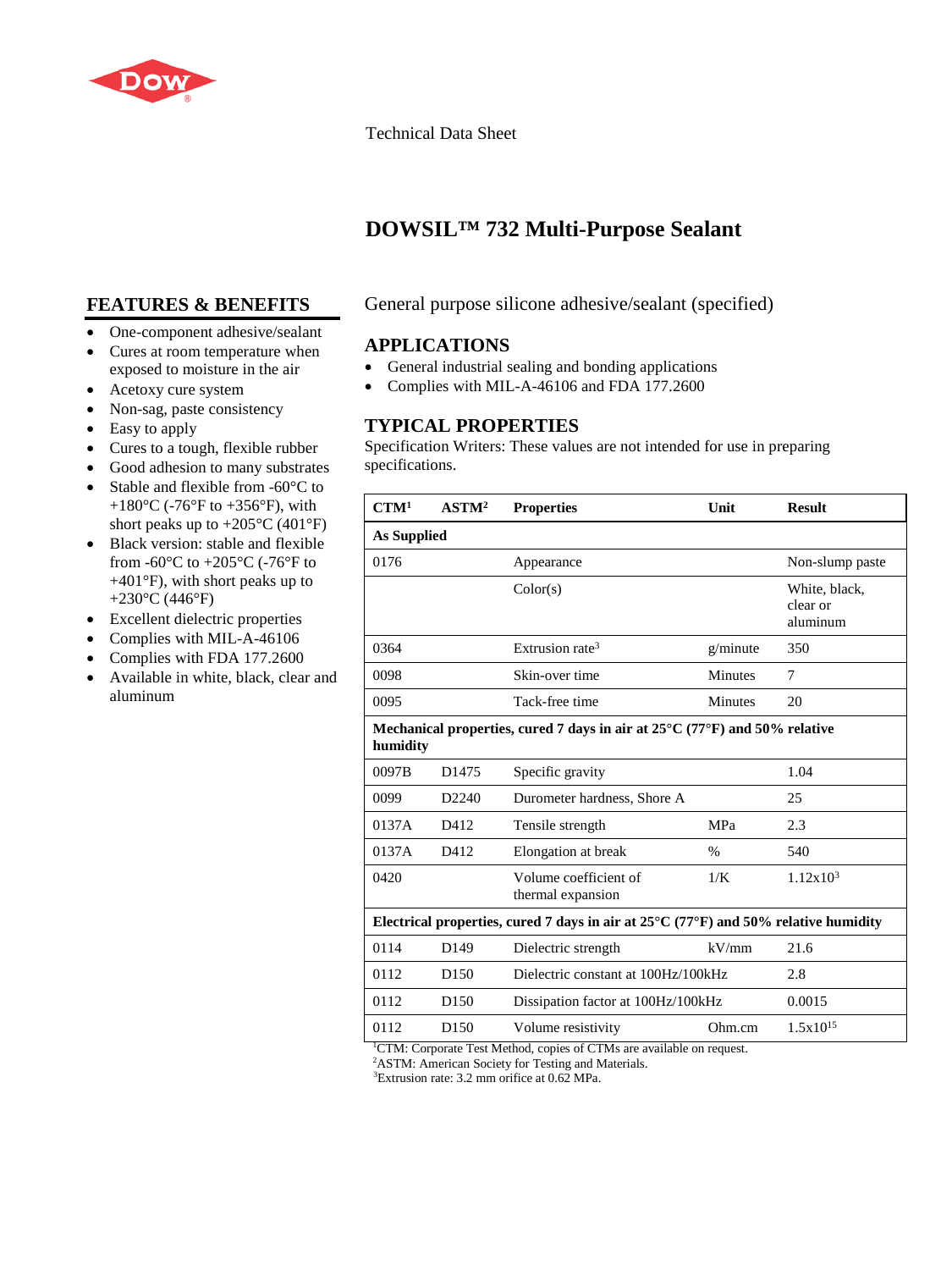#### **HOW TO USE**

#### **Substrate preparation**

All surfaces must be clean and dry. Degrease and wash off any contaminants that could impair adhesion. Suitable solvents include isopropyl alcohol, acetone or methyl ethyl ketone.

Unprimed adhesion may be obtained on many substrates such as glass, metals and most common engineering plastics. Substrates to which good Adhesion is normally not obtained include PTFE, polyethylene, polypropylene and related materials.

However, for maximum adhesion, the use of DOWSIL™ 1200 OS Primer is recommended. After solvent cleaning, a thin coat of DOWSIL 1200 OS Primer is applied by dipping, brushing or spraying. Allow primer to dry for 15 to 90 minutes at room temperature and a relative humidity of 50% or higher.

### **HOW TO APPLY**

Apply DOWSIL™ 732 Multi-Purpose Sealant to one of the prepared surfaces, then quickly cover with the other substrate to be bonded.

On exposure to moisture, the freshly applied material will "skin-over". Any tooling should be completed before this skin forms. The surface is easily tooled with a spatula. The adhesive/sealant will be tack-free in less than 45 minutes.

### **CURE TIME**

After skin formation, cure continues inward from the surface. In 24 hours (at room temperature and 50% relative humidity) DOWSIL 732 Multi-Purpose Sealant will cure to a depth of about 3 mm. Very deep sections, especially when access to atmospheric moisture is restricted will take longer to cure completely. Cure time is extended at lower humidity levels.

Before handling and packaging bonded components, users are advised to wait a sufficiently long time to

ensure that the integrity of the adhesive seal is not affected. This will depend on many factors and should be determined by the user for each specific application.

### **COMPATIBILITY**

DOWSIL 732 Multi-Purpose Sealant releases a small amount of acetic acid during cure. This may cause corrosion on some metallic parts or substrates, especially in direct contact or when the cure is carried out in a totally enclosed configuration which would not allow cure by-products to escape.

#### **HANDLING PRECAUTIONS PRODUCT SAFETY INFORMATION REQUIRED FOR SAFE USE IS NOT INCLUDED IN THIS DOCUMENT. BEFORE HANDLING, READ PRODUCT AND SAFETY DATA SHEETS AND CONTAINER LABELS FOR SAFE USE, PHYSICAL AND HEALTH HAZARD INFORMATION. THE SAFETY DATA SHEET IS AVAILABLE ON THE DOW WEBSITE AT WWW.CONSUMER.DOW.COM, OR FROM YOUR DOW SALES APPLICATION ENGINEER, OR DISTRIBUTOR, OR BY CALLING DOW CUSTOMER SERVICE.**

### **USABLE LIFE AND STORAGE**

Product should be stored at or below 32°C (90°F) in original, unopened containers.

As DOWSIL 732 Multi-Purpose Sealant cures by reaction with moisture in air, keep the container tightly sealed when not in use. A plug of used material may form in the tip of a tube or cartridge during storage. This is easily removed and does not affect the remaining contents.

## **LIMITATIONS**

This product is neither tested nor represented as suitable for medical or pharmaceutical uses.

### **HEALTH AND ENVIRONMENTAL INFORMATION**

To support customers in their product safety needs, Dow has an extensive Product Stewardship organization and a team of product safety and regulatory compliance specialists available in each area.

For further information, please see our website, www.consumer.dow.com or consult your local Dow representative.

### **LIMITED WARRANTY INFORMATION – PLEASE READ CAREFULLY**

The information contained herein is offered in good faith and is believed to be accurate. However, because conditions and methods of use of our products are beyond our control, this information should not be used in substitution for customer's tests to ensure that our products are safe, effective, and fully satisfactory for the intended end use. Suggestions of use shall not be taken as inducements to infringe any patent.

Dow's sole warranty is that our products will meet the sales specifications in effect at the time of shipment.

Your exclusive remedy for breach of such warranty is limited to refund of purchase price or replacement of any product shown to be other than as warranted.

**TO THE FULLEST EXTENT PERMITTED BY APPLICABLE LAW, DOW SPECIFICALLY DISCLAIMS ANY OTHER EXPRESS OR IMPLIED WARRANTY OF FITNESS FOR A PARTICULAR PURPOSE OR MERCHANTABILITY.**

© 2017 The Dow Chemical Company. All rights reserved. Form No. 95-1059-01 B

UNRESTRICTED – May be shared with anyone

<sup>®™</sup>Trademark of The Dow Chemical Company ("Dow") or an affiliated company of Dow DOWSIL™ 732 Multi-Purpose Sealant